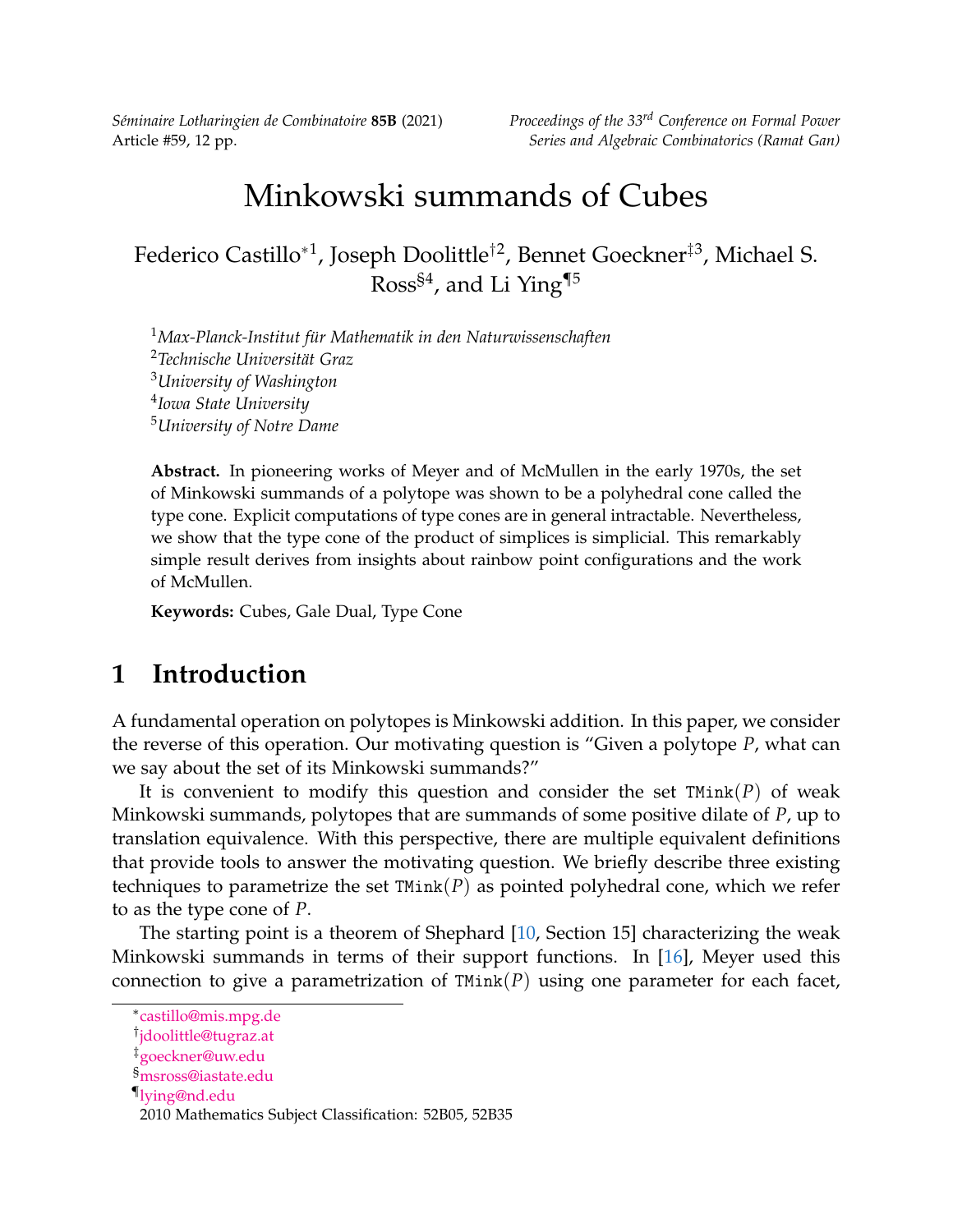so we refer to this construction as the facet parametrization. In the context of algebraic geometry, the type cone is the nef cone of the toric variety associated to *P*, when *P* is a rational polytope. For instance, the definition of the nef cone in [\[7,](#page-11-2) Chapter 6] implicitly uses the facet parametrization. This technique has been used recently to compute type cones; see, e.g., [\[3,](#page-10-0) [5,](#page-10-1) [6,](#page-10-2) [17\]](#page-11-3). Notably, the type cone of the regular permutohedron is the cone of submodular functions [\[8\]](#page-11-4).

Shephard's aforementioned theorem provides another characterization: *Q* is a weak Minkowski summand of *P* if and only if we can obtain *Q* by moving the vertices of *P* while preserving edge directions, also allowing contraction of edges to points. It follows that we can parametrize weak Minkowski summands by the edge lengths. This parametrization is called the *edge deformation space* in [\[18\]](#page-11-5) and is equal to the set of nonnegative 1-Minkowski weights. The set of *r*-Minkowski weights, as defined in [\[15,](#page-11-6) Section 5] and further explored on [\[13\]](#page-11-7), is crucial for the understanding of McMullen's polytope algebra.

Finally, in [\[12\]](#page-11-8) McMullen used a different description, using the support function as in [\[16\]](#page-11-1), but expressing the whole set as an intersection of cones, one for each cofacet. McMullen calls these sets type cones, since the interior of such a cone parametrizes polytopes of a strong combinatorial type<sup>[1](#page-1-0)</sup>. Abusing notation, in this paper we use the term type cone to refer to the *closure* of what [\[12\]](#page-11-8) calls type cone.

We prove two main results, the first about polygons and the second about cubes. The former is proved using the edge parametrization and the latter using McMullen's methods.

Polygons are perhaps the easiest nontrivial polytopes to understand. However, their type cones are as general as possible within the dimension and facet count constraints.

#### <span id="page-1-2"></span>**Theorem 1.1.** Any d-cone with  $d + 2$  facets is the type cone of a polygon with  $d + 2$  vertices.

The second result is a description of type cones for cubes<sup>[2](#page-1-1)</sup>. Cubes can have quite nontrivial geometry. For instance, Klee and Minty in [\[11\]](#page-11-9) famously constructed cubes for which Dantzing's simplex method takes exponentially many steps. Surprisingly, cubes have elementary type cones.

#### **Theorem 1.2.** *The type cone of any combinatorial d-cube is a d-simplicial cone.*

Combined, our two central results give an indication that the complexity of computing the type cone of a polytope cannot be easily determined from the complexity of the polytope itself.

Recently Adiprasito, Kalmanovich, and Nevo proved that the realization space of the cube is contractible in [\[1\]](#page-10-3). Realization spaces parametrize the set of combinatorially isomorphic polytopes, whereas the interiors of type cones parametrize the set of polytopes with identical normal fans.

<span id="page-1-1"></span><span id="page-1-0"></span><sup>&</sup>lt;sup>1</sup>McMullen [\[13,](#page-11-7) Section 2] uses "strongly isomorphic" to refer to polytopes with the same normal fan.  $^2$ By cubes, we mean any polytope combinatorially isomorphic to  $[0,1]^d$ .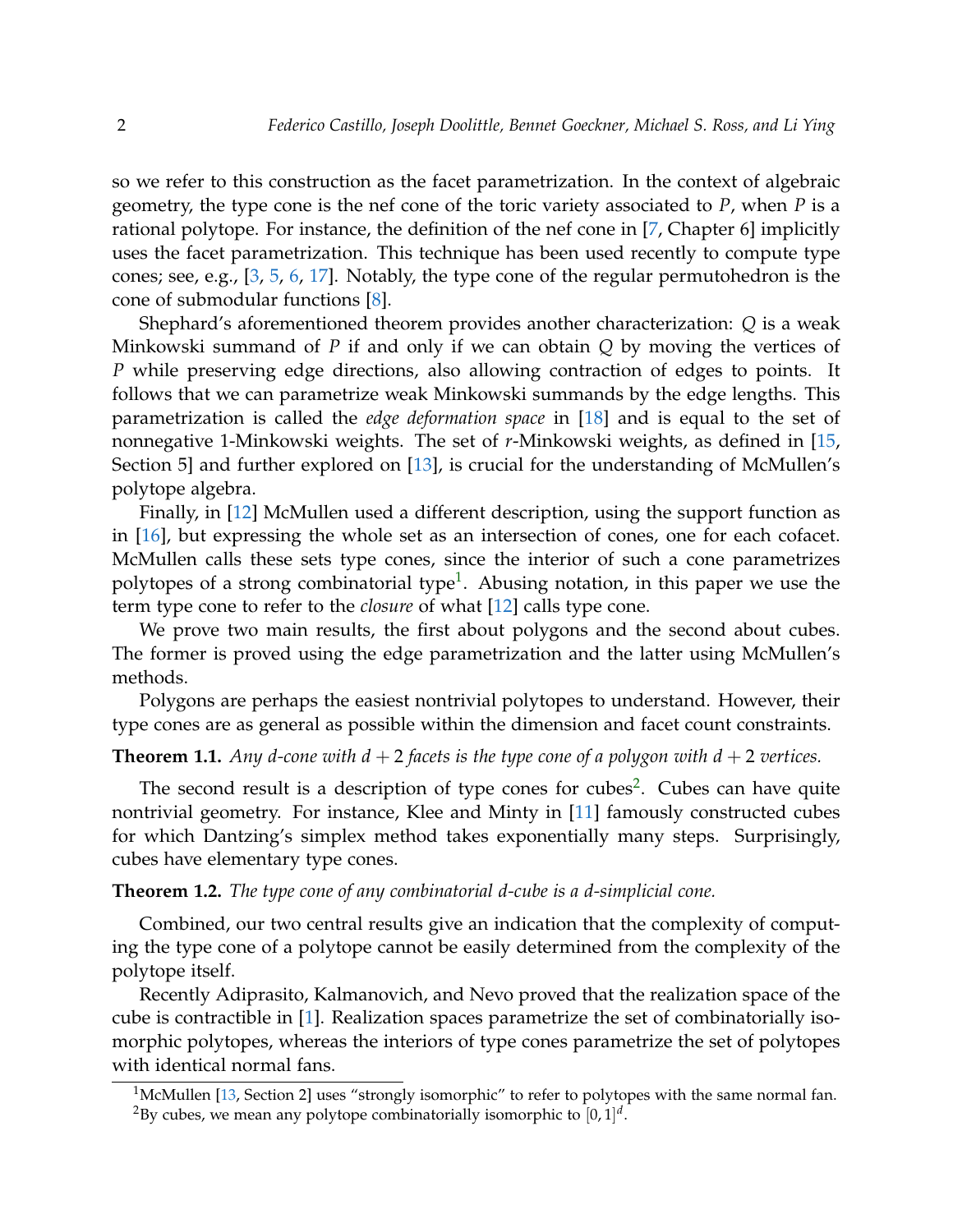When *P* has a simplicial type cone, [\[17,](#page-11-3) Corollary 1.11] shows an explicit isomorphism between the type cone of *P* and the positive orthant. This isomorphism appears in the construction of Arkani-Hamed, Bai, He, and Yan [\[4,](#page-10-4) Section 3.2] of the *kinematic* associahedron in the context of scattering amplitudes. Motivated by this connection with theoretical physics, Padrol, Palu, Pilaud, and Plamondon [\[17\]](#page-11-3) analyzed the type cones of several families of polytopes to determine when they are simplicial. Also, Albertin, Pilaud, and Ritter in [\[2\]](#page-10-5) classified which permutrees have simplicial type cones.

From the results in [\[2\]](#page-10-5) and [\[17\]](#page-11-3), it seems that having a simplicial type cone is a rare property. Moreover, these results depend on particular realizations, whereas our Theorem [5.6](#page-10-6) shows that *all* realizations of products of simplices have simplicial type cones. Are these the only polytopes with this property?

### **Acknowledgements**

This work was completed in part at the 2019 Graduate Research Workshop in Combinatorics, which was supported in part by NSF grant #1923238, NSA grant #H98230- 18-1-0017, a generous award from the Combinatorics Foundation, and Simons Foundation Collaboration Grants #426971 (to M. Ferrara) and #315347 (to J. Martin). We thank Margaret Bayer and Tyrrell McAllister for discussions and encouragements in the early stages of the project.

We are particularly grateful to Jeremy Martin, Isabella Novik, Arnau Padrol, Vincent Pilaud, and Raman Sanyal for many insightful discussions and comments on earlier drafts. We thank Jean-Philippe Labbé for computational help and Jesús De Loera for discussions about oriented matroids.

## **2 Background**

Let  $\mathbb{R}^d$  be the *d*-dimensional Euclidean space with the usual inner product  $\langle \cdot, \cdot \rangle : \mathbb{R}^d \times$  $\mathbb{R}^d \to \mathbb{R}$ . An *n***-point configuration** is a  $d \times n$  matrix  $M_A$ . We think of it via its multiset of columns  $\mathcal{A} = \{a_1, \ldots, a_n\} \subset \mathbb{R}^d$ . Abusing notation, we identify a point  $a_i$  with its label *i*. A **face** of a point configuration  $\mathcal A$  is a subset  $S \subset \mathcal A$  such that for some  $c \in \mathbb R^d$  , we have  $\langle c, x \rangle \leq \langle c, y \rangle$  for every  $x \in A$  and every  $y \in S$  and  $\langle c, x \rangle = \langle c, y \rangle$  if and only if  $x \in S$ . We further include the empty set as a face of A, and note that the empty set and A itself are called improper faces. The **dimension** of a face is the dimension of its affine hull. The set of all *k*-dimensional faces of A is denoted  $\mathcal{F}_k(\mathcal{A})$ . A **vertex** is a face of dimension 0, an **edge** is a face of dimension 1, and a **facet** is a face of codimension 1. A **coface** is a set of points  $S \subset A$  such that  $A \setminus S$  is a face, and a **cofacet** is the coface of a facet. If  $dim(\mathcal{A}) = d$ , the vector  $f(\mathcal{A}) := (f_0(\mathcal{A}), \ldots, f_d(\mathcal{A}))$ , where  $f_k(\mathcal{A}) := |\mathcal{F}_k(\mathcal{A})|$ , is called the **f-vector** of  $A$ . The set of faces of  $A$  forms a partially ordered set under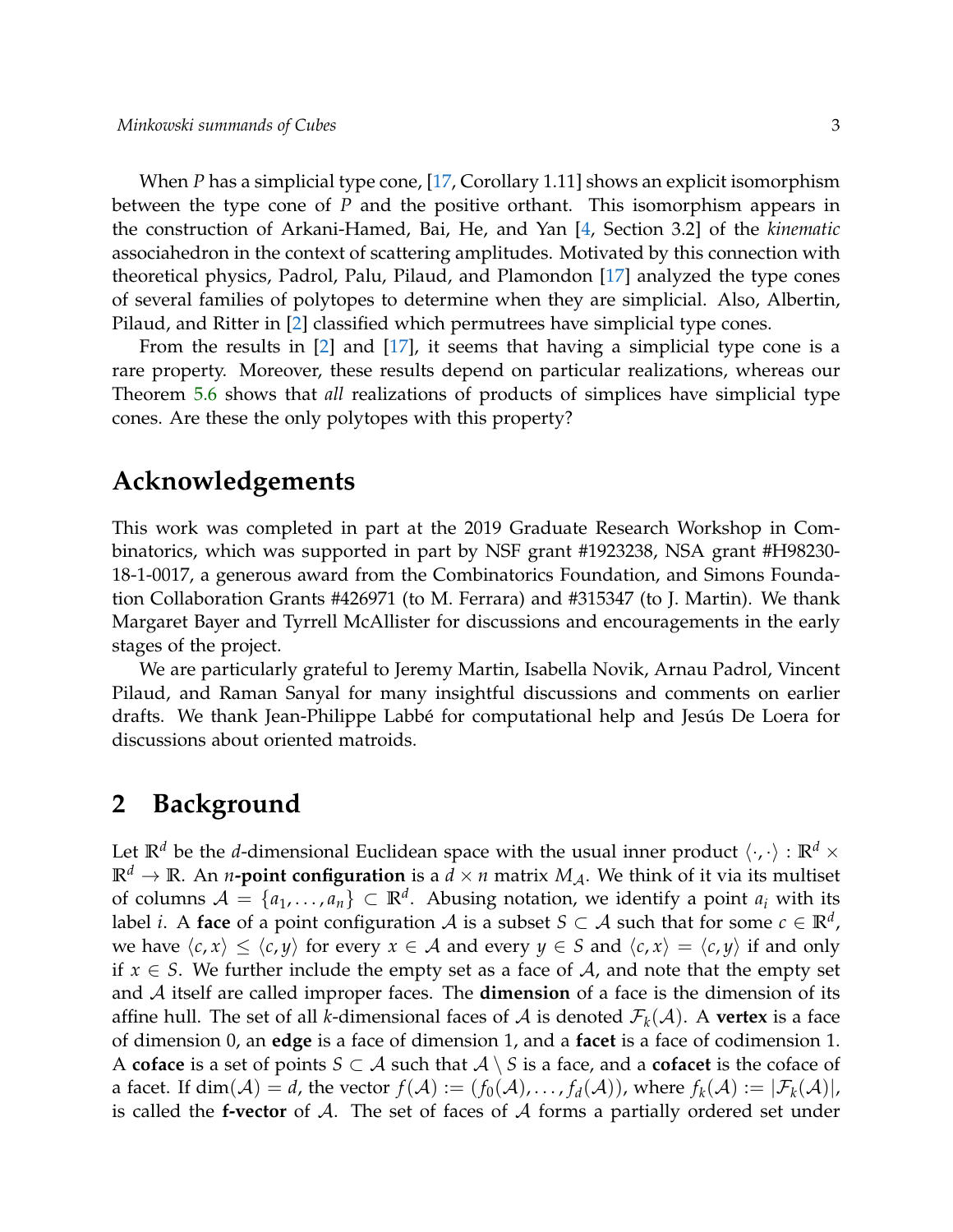inclusion called the **face lattice**  $\mathcal{F}(\mathcal{A})$ . Two point configurations  $\mathcal{A}_1$  and  $\mathcal{A}_2$  are said to be **combinatorially isomorphic** if their face lattices are isomorphic.

The **polytope**  $P = P_A$  obtained from a point configuration A is the convex hull  $P_A := Conv(A)$ . Given a polytope *P*, we may treat it as a point configuration  $V(P)$ whose points are the vertices of *P* in some order. A cone is **simplicial** if it has a linearly independent system of generators. Equivalently, a simplicial cone is the cone over a simplex.

The polytope  $\Delta_d := \text{Conv}\{e_0, \ldots, e_d\} \subset \mathbb{R}^{d+1}$ , where the  $e_i$  are the standard basis vectors, is called the **standard simplex** of dimension *d*. Its face lattice is the boolean lattice  $B_{d+1}$  since every subset of the vertices forms a face. Any polytope combinatorially isomorphic to ∆*<sup>d</sup>* is called a *d*-simplex, or simply a simplex if we do not specify dimension.

Given a polytope  $P \subset \mathbb{R}^d$  with dim  $P \lt d$ , we can restrict to its affine hull, where it is full dimensional. Also, after some translation, any *d*-dimensional polytope *P* in **R***<sup>d</sup>* contains the origin in the interior. In the present paper there is no harm in assuming that *P* is full dimensional and contains the origin in the interior, in which case we define the **polar** polytope  $P^{\circ} := \{c \in \mathbb{R}^d : \langle c, x \rangle \leq 1 \text{ for all } x \in P\}$ . On the level of face lattices, the face lattice of  $P^{\circ}$  is isomorphic to the face lattice of  $P$  with the order reversed.

By the Weyl–Minkowski Theorem [\[19,](#page-11-10) Theorem 1.1], a polytope *P* can be alternatively described as the solution set to a finite system of linear inequalities, i.e., a *d*-dimensional polytope  $P = \{x \in \mathbb{R}^d : Ux \leq z\}$  where *U* is a  $m \times d$  matrix and  $z \in \mathbb{R}^m$ . If deleting any row of *U* changes *P*, we call the system **irredundant** or **facet-defining**, since in this case each set  $\{x \in P : \langle u_i, x \rangle = z_i\}$  defines a facet of *P*.

**Remark 2.1.** Any *d*-polytope *P* with the origin in the interior can be presented as

<span id="page-3-0"></span>
$$
P = \{x \in \mathbb{R}^d : Ux \le 1\}
$$
\n<sup>(2.1)</sup>

for some matrix *U* with *d* columns and we allow the system to be redundant. From the system we can read the polar polytope as  $P^{\circ} = \text{Conv}\{u : u \in \text{Rows}(U)\}.$ 

**Definition 2.2.** For our purposes we need a slightly more general notion of polarity. Given a system of inequalities of the form given in Equation [\(2.1\)](#page-3-0), we define the  $\mathcal{D}(P)$ as the point configuration of the row vectors of the system. The convex hull of  $\mathcal{D}(P)$  is *P*<sup>°</sup>. A point *u<sub>i</sub>* is a vertex if and only if  $\langle u_i, x \rangle = 1$  defines a facet of *P*.

Let  $Q ⊂ ℝ<sup>c</sup>, R ⊂ ℝ<sup>d</sup>$  be two polytopes. Their **(Cartesian) product** is

$$
Q \times R := \{ (q, r) \in \mathbb{R}^{c+d} : q \in Q, r \in R \}.
$$

The Cartesian product of two polytopes is a polytope and  $dim(Q \times R) = dim(Q) +$  $dim(R)$ . Furthermore every pair of nonempty faces  $F_1 \subset Q$ ,  $F_2 \subset R$  induces a nonempty face  $F := F_1 \times F_2$  of  $Q \times R$  of dimension  $\dim(F_1) + \dim(F_2)$ . All nonempty faces of  $Q \times R$ arise in this way. A *d***-cube** is a polytope combinatorially isomorphic to the product of *d* segments  $\Delta_1$ .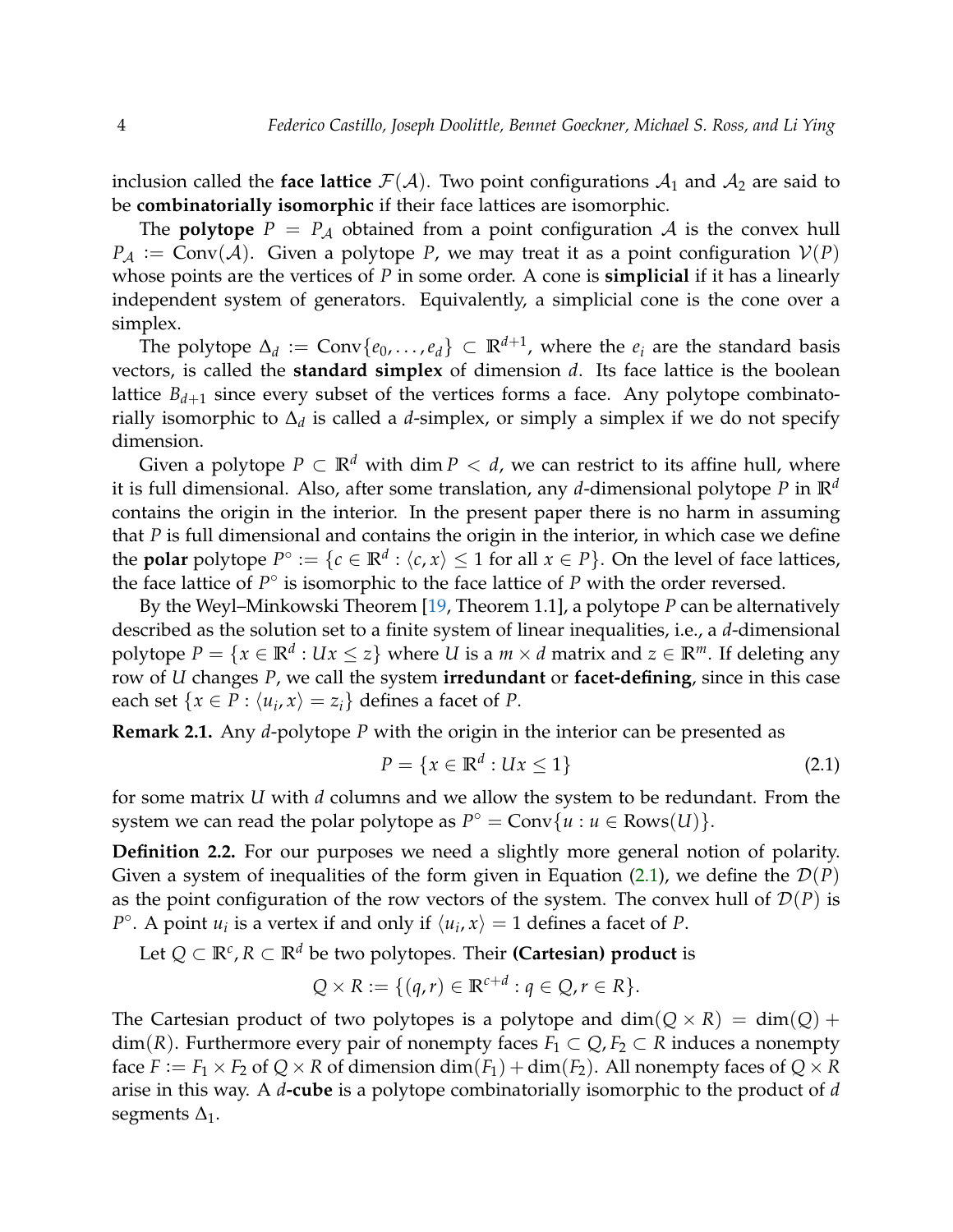### **2.1 Gale diagrams**

We now come to a central tool for our results.

 $\bf{Definition 2.3.}$  Let  $\mathcal{A} = \{a_1, \ldots, a_n\} \subset \mathbb{R}^d$  be a point configuration affinely spanning  $\mathbb{R}^d$ , and let  $M_{1,\mathcal{A}}$  be the matrix where the *i*-th column is  $(1,a_i)\in \mathbb{R}^{d+1}$ . A Gale transform of  $\mathcal A$  is an *n*-point configuration Gale $(\mathcal A)=\{b_1,\ldots,b_n\}\subset \mathbb R^{n-d-1}$  such that the row span of  $M_{\mathbf{1}_{\mathcal{A}}}$  is orthogonal to the row span of  $M_{\mathsf{Gale}(\mathcal{A})}.$ 

The importance of Gale transforms stems from the fact that  $\mathcal{F}(\mathcal{A})$  can be read directly from  $\text{Gale}(\mathcal{A})$ . More precisely [\[14,](#page-11-11) Chapter 3, Theorem 1] states that

$$
\{a_{i_1},\ldots,a_{i_k}\}\subset \mathcal{A} \text{ is a coface } \Longleftrightarrow \mathbf{0} \in \text{relint}\left(\text{Conv}\left(\{b_{i_1},\ldots,b_{i_k}\}\right)\right). \tag{2.2}
$$

**Definition 2.4.** We call two point configurations  $A_1$  and  $A_2$  Gale equivalent if there exists a bijection  $\psi$  between them such that

<span id="page-4-0"></span>
$$
\mathbf{0} \in \text{relint}(\text{Conv}(Z)) \Longleftrightarrow \mathbf{0} \in \text{relint}(\text{Conv}(\psi(Z)))
$$

for any subset  $Z \subset A_1$ . Any point configuration that is Gale equivalent to a Gale transform of A is called a **Gale diagram** of A.

If  $A$  is an *n*-point configuration in  $\mathbb{R}^d$ , then a Gale diagram of  $A$  is an *n*-point configuration in **R***n*−*d*−<sup>1</sup> . Thus Gale diagrams are particularly helpful when the number of vertices is small. Gale diagrams have also found uses in algebraic geometry; see, e.g., [\[9\]](#page-11-12).

<span id="page-4-1"></span>**Example 2.5.** Let  $A = \{(0,0,0), (2,0,0), (0,2,0), (2,2,0), (1,1,1), (1,1,-1)\}$  be a point configuration in  $\mathbb{R}^3$ . The convex hull of  $\mathcal A$  is an octahedron. Since the matrices  $M_\mathcal A$  and  $M_{\text{Gale}(\mathcal{A})}$  below have orthogonal row spaces, the point configuration  $Gale(\mathcal{A}) = \{(1,0),(-1,-1),(-1,-1),(1,0),(0,1),(0,1)\}\)$  is a Gale transform of  $\mathcal{A}$ .

 $M_\mathcal{A} =$  $\sqrt{ }$  $\Bigg\}$ 1 1 1 1 1 1 0 2 0 2 1 1 0 0 2 2 1 1 0 0 0 0 1 −1 1  $\begin{array}{c} \hline \end{array}$  $M_{\rm{Gale}(\mathcal{A})} = \begin{bmatrix} 1 & -1 & -1 & 1 & 0 & 0 \ 0 & -1 & -1 & 0 & 1 & 1 \end{bmatrix}$ 

The set  $\{a_1, a_2, a_5\}$  is a coface of A, and Conv $(b_1, b_2, b_5)$  is a triangle that contains the origin in the interior, illustrating Equation [\(2.2\)](#page-4-0).

### **3 Minkowski Summands**

Let  $Q, R ⊂ \mathbb{R}^n$  be two polytopes. We define their **Minkowski sum** to be

$$
Q + R := \{q + r : q \in Q, r \in R\}.
$$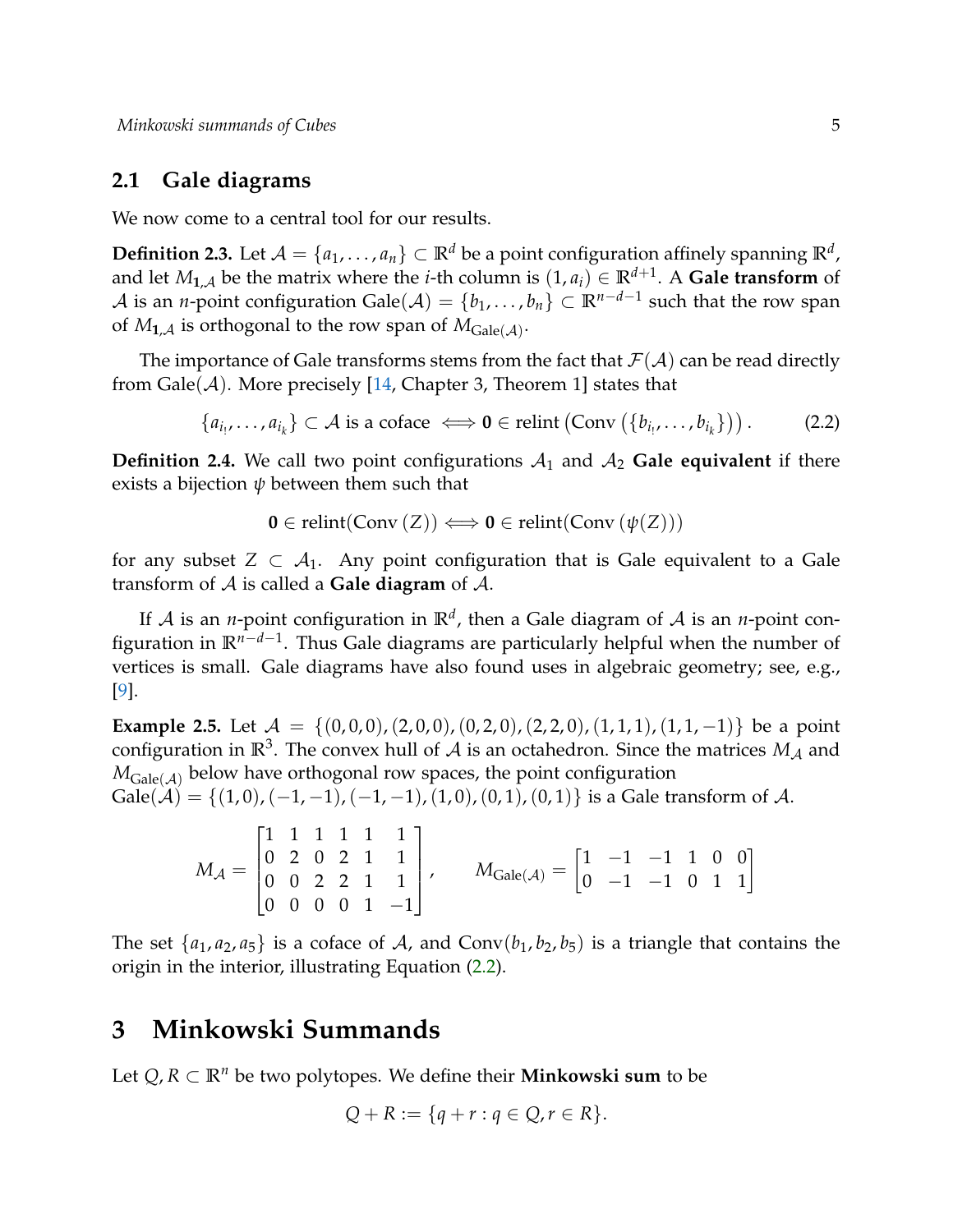

**Figure 1:** The main objects of interest in Example [2.5.](#page-4-1)

The Minkoswki sum of two polytopes is a polytope. We call *Q* a weak Minkowski summand of *P*, denoted  $Q \leq P$ , if there exist a polytope *R* and a positive scalar  $\lambda$  so that  $Q + R = \lambda P$ . Given a polytope *P*, we are interested in the set of all its Minkowski summands.

**Definition 3.1.** Let *P* be a polytope. Let  $\sim_T$  be the equivalence relation  $P_1 \sim_T P_2$  ⇔ *P*<sub>1</sub> = *P*<sub>2</sub> +  $\vec{v}$  for some vector  $\vec{v}$ . Let ∼*D*+*T* be the equivalence relation *P*<sub>1</sub> ∼*D*+*T P*<sub>2</sub> ⇔  $P_1 = \lambda P_2 + \vec{v}$  for some scalar  $\lambda$  and some vector  $\vec{v}$ . We define

$$
Mink(P) := \{Q \text{ a polytope} : Q \preceq P\},\tag{3.1}
$$

$$
\texttt{TMink}(P) := \texttt{Mink}(P) / \sim_T, \tag{3.2}
$$

$$
DMink(P) := Mink(P) / \sim_{D+T}.
$$
\n(3.3)

In the following sections we will study two different ways to parameterize these sets as polyhedral sets. For this we need some classical results characterizing (weak) Minkowski summands. We use the characterization given in [\[10,](#page-11-0) Chapter 15], written by G. Shephard, which we restate in the form we need for the present paper.

<span id="page-5-0"></span>**Theorem 3.2** (Shephard [\[10\]](#page-11-0)). Let  $P = \{x \in \mathbb{R}^d : Ux \leq z\}$  be an irredundant inequality *description for a polytope with m facets. For any polytope Q* ⊂ **R***<sup>d</sup> the following are equivalent.*

- *(i) Q is a weak Minkoswki summand of P.*
- *(ii) There exists a map*  $\phi$  :  $\mathcal{F}_0(P) \to \mathcal{F}_0(Q)$  such that for  $v_i, v_j \in \mathcal{F}_0(P)$  with  $\{v_i, v_j\} \in$  $\mathcal{F}_1(P)$  *we have*  $\phi(v_i) - \phi(v_i) = \lambda_{i,i}(v_i - v_i)$ *, for some*  $\lambda_{i,i} \in \mathbb{R}_{\geq 0}$ *.*
- *(iii) There exists*  $\eta \in \mathbb{R}^m$  *such that*  $Q = \{x \in \mathbb{R}^d : Ux \leq \eta\}$  *and for any subset of rows* S  $such$  that the linear system  $\{\langle u_i, x\rangle = z_i, \forall i \in S\}$  defines a vertex of P, the linear system  $\{\langle u_i, x \rangle = \eta_i, \forall i \in S\}$  *defines a vertex in Q.*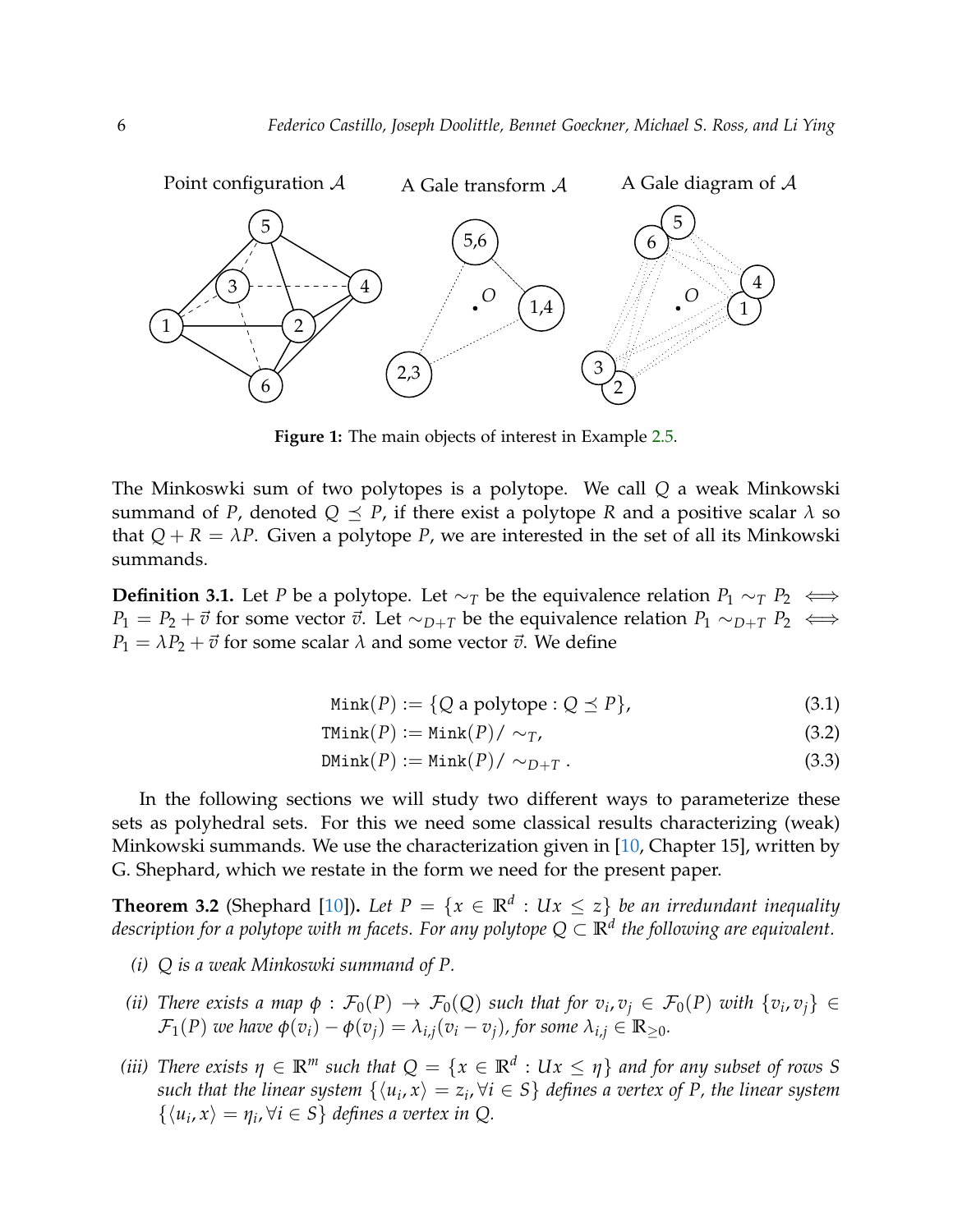**Remark 3.3.** In the description given in Theorem [3.2\(](#page-5-0)iii) the vector *η* is unique. In fact we have  $\eta_i = \max_{x \in Q} \langle u_i, x \rangle$ .

### **4 Parametrizing** Mink(*P*)**: Minkowski weights**

We split this section into two parts. In the first, we describe some of the theory of Minkowski weights. In the second part, we use this theory to study the case of polygons.

#### **4.1 Minkowski weights**

**Definition 4.1.** A **1-Minkowski weight** on *P* is a function  $\omega : \mathcal{F}_1(P) \to \mathbb{R}$  such that for each  $F \in \mathcal{F}_2(P)$  choosing a cyclic orientation  $v_E$  of its edge vectors gives

<span id="page-6-1"></span><span id="page-6-0"></span>
$$
\sum_{E \in F} v_E \cdot \omega(E) = \mathbf{0}.\tag{4.1}
$$

Equation [\(4.1\)](#page-6-0) is called the **balancing condition**. The set of all 1-Minkowski weights on *P* is denoted  $\Omega_1(P)$ . See [\[13\]](#page-11-7) for general information about Minkowski weights.

**Definition 4.2.** Let *P* be a polytope. We define

$$
\mathbb{TC}(P) := \{ \omega \in \Omega_1(P) : \omega(E) \ge 0, \forall E \in \mathcal{F}_1(P) \},\tag{4.2}
$$

$$
\mathbb{TP}(P) := \left\{ \omega \in \mathbb{TC}(P) : \sum_{E \in \mathcal{F}_1(P)} \omega(E) = f_1(P) \right\}.
$$
 (4.3)

The **type cone** is the pointed polyhedral cone  $TC(P)$ . We note that  $TC(P)$  is a cone over the **type polytope**  $\mathbb{TP}(P)$ , so they easily determine one another.

The polyhedron **TC**(*P*) parametrizes TMink(*P*). Indeed, Theorem [3.2\(](#page-5-0)ii) guarantees the existence of a 1-Minkowski weight for *Q* and conversely, [\[18,](#page-11-5) Theorem 15.5] describes how to reconstruct *Q* from a 1-Minkowski weight, up to translation. The polytope **TP**(*P*) parametrizes the set DMink(*P*).

**Definition 4.3.** Let *P* be a polytope and  $S \subset \mathcal{F}_1(P)$  a subset of its edges. If there exists  $\omega \in \mathbb{TC}(P)$  such that  $\omega(E) = 0$  if and only if  $E \in S$ , then *S* is a **vanishing** set. The faces of the type cone are in bijection with vanishing sets of edges.

When *P* is a simple *d*-dimensional polytope we have

$$
dim\left(\mathbb{TC}(P)\right) = f_{d-1}(P) - d,\tag{4.4}
$$

by [\[12,](#page-11-8) Theorem 11]. Hence dim ( $\mathbb{TP}(P)$ ) =  $f_{d-1}(P) - d - 1$ . The dimension of  $\mathbb{TC}(P)$  is hard to compute in general. When  $dim(TC(P)) = 1$  we say that *P* is an indecomposable polytope, since its only weak Minkowski summands are, up to translation, dilations of *P*.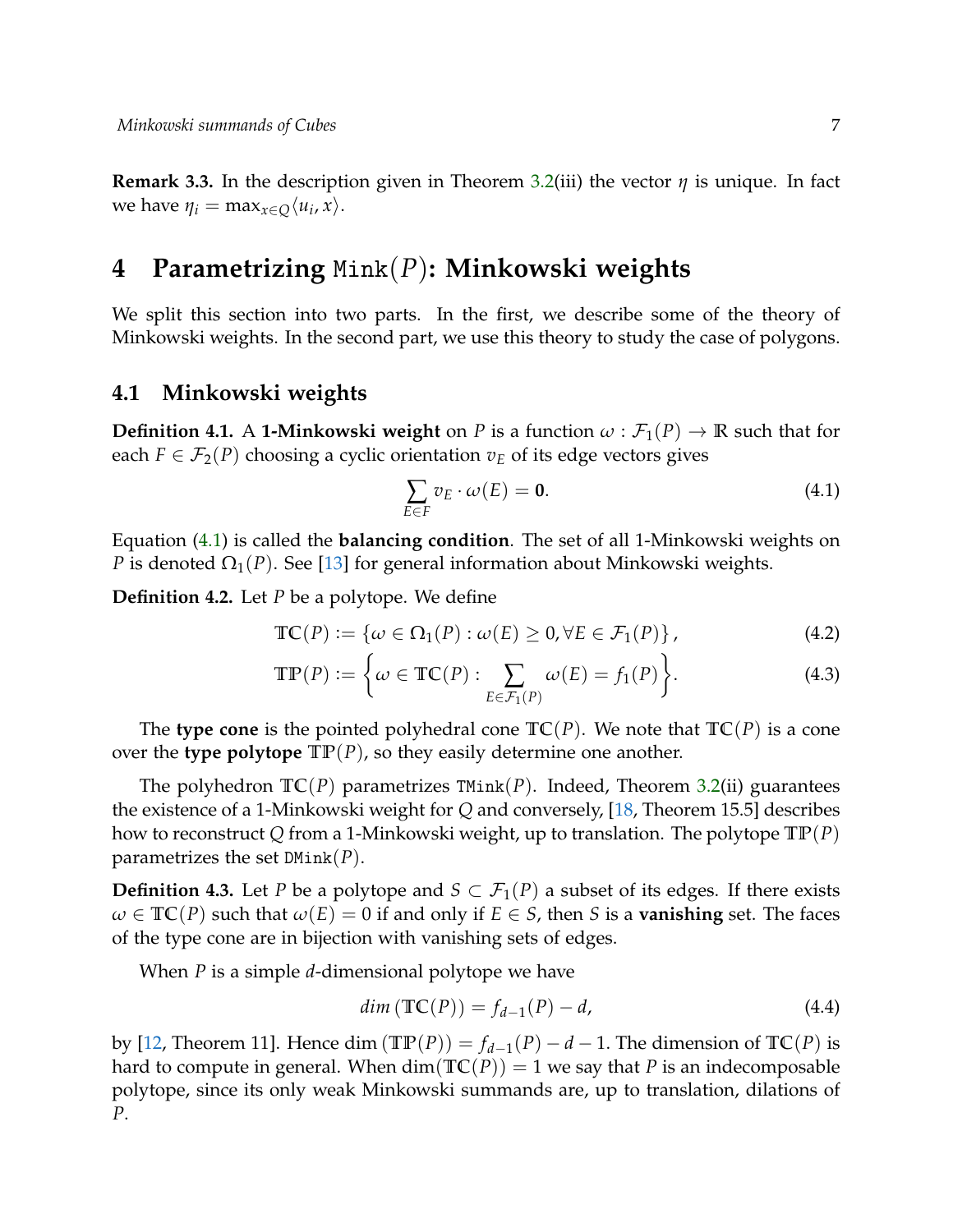### **4.2 Application: Polygons**

We now focus on two-dimensional polytopes, better known as polygons. Let *P* be a polygon. Each edge  $E_i$  of *P* gives an inequality  $\omega(E_i) \geq 0$  which could be a facet of **TP**(*P*). For each edge  $E_i$  of *P*, let  $\mathbf{n}_i$  be the *unit* outer-pointing normal. We use the notation  $\mathcal{N}(P) \, \subset \, \mathbb{S}^1$  to indicate the point configuration consisting of all these outer normals.

<span id="page-7-0"></span>**Example 4.4.** In Figure [2](#page-7-0) we depict a polygon *P* together with its associated point configuration  $\mathcal{N}(P)$ .



**Figure 2:** A polygon *P* and its associated  $\mathcal{N}(P)$ .

**Proposition 4.5.** *Let P be a polygon with edges*  $\mathcal{F}_1(P) = \{E_1, \ldots, E_n\}$ *. A subset*  $S \subset \mathcal{F}_1(P)$ *is a vanishing set if and only if*  $\mathbf{0} \in \text{relint}(\text{Conv}\{n_i : E_i \notin S\})$ .

*Proof.* Denote the vertices of *P* by *v<sup>i</sup>* so that the indices increase counterclockwise. To the edge  $E_i := conv(v_i, v_{i+1})$ , we associate the vector  $v_{E_i} = v_{i+1} - v_i$ . Let  $\{\lambda_j\}$  be a set of non-negative Minkowski weights for *P*, that is,  $\sum \lambda_i v_{E_i} = 0$ . Let *T* be the linear transformation defined by 90-degree clockwise rotation, so  $T(v_{E_i}) = |v_{E_i}| \mathbf{n}_i$  and thus  $\sum \lambda_i |v_{E_i}| \mathbf{n}_i = \mathbf{0}$ . This is simply a non-negative linear combination of the  $\mathbf{n}_i$ . Therefore, any choice of 1-Minkowski weights with vanishing set *S* corresponds exactly with a strictly positive combination of  $\{\mathbf{n}_i\}_{i \notin S}$  that sums to **0**.  $\Box$ 

With some more work, this proposition can be modified to the following corollary.

**Corollary 4.6.** Let P be a polygon. Then  $\mathcal{N}(P)$  is a Gale diagram for the configuration  $\mathcal{A}(P)$ .

This corollary allows us to read off the face lattice of  $\mathcal{A}(P)$  (and hence  $\mathbb{TP}(P)$ ) from  $\mathcal{N}(P)$ .

<span id="page-7-1"></span>**Proposition 4.7** (Theorem [1.1\)](#page-1-2)**.** *Let Q be a d-dimensional polytope with d* + 3 *facets. Then for some*  $(d+3)$ *-gon P*, *Q is combinatorially equivalent to*  $\text{TP}(P)$ *.*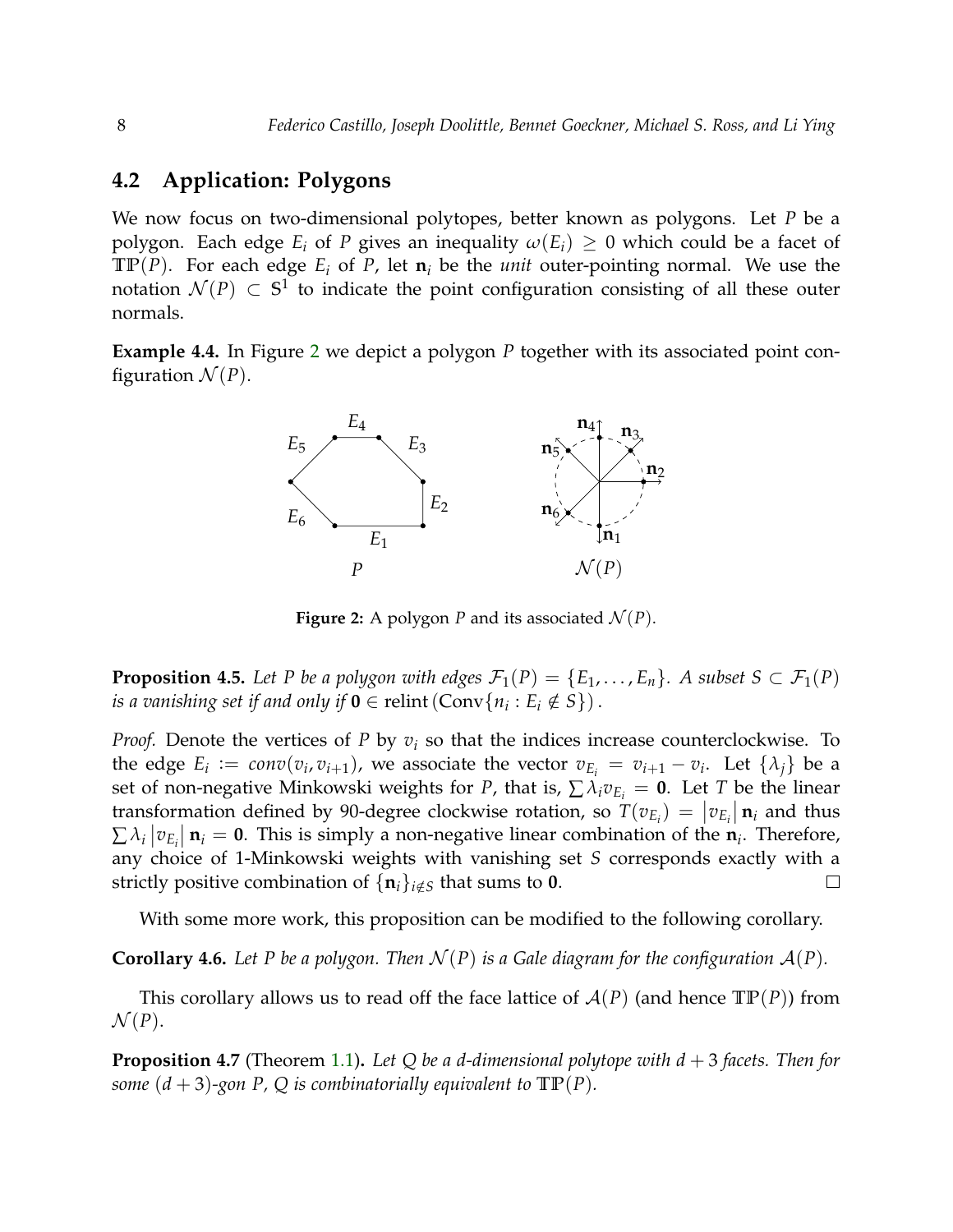*Proof.* Simple inspection shows that the assumptions imply that  $d \geq 2$ , and Q has at least 5 facets. Since  $Q^{\circ}$  is *d*-dimensional and has  $d + 3$  vertices,  $\text{Gale}(Q^{\circ})$  is in  $\mathbb{R}^2$ . Scaling each point to be distance 1 from the origin, we get a Gale diagram for *Q* in **S** 1 . Any point configuration with at least 5 points on **S** <sup>1</sup> with the origin in its relative interior is equal to  $\mathcal{N}(P)$  for some polygon P. One such polygon for  $\text{Gale}(Q^{\circ})$  is obtained by drawing the tangents to  $S^1$  at each of the  $(d+3)$  points.  $\Box$ 

From Proposition [4.7](#page-7-1) we see that there are many combinatorially different type polytopes of combinatorially equivalent polygons. This phenomenon is illustrated in Example [4.9.](#page-8-0)

We now compute the type cone for the particular case of regular 2*n*-gons, since they are the Coxeter submodular cones of type  $I_n$  defined in [\[3\]](#page-10-0).

<span id="page-8-1"></span>**Proposition 4.8.** *The f-vector of*  $T_{2m} := \mathbb{TC}(P)$  *where* P *is a regular* 2*m-gon is* 

$$
f_0 = 1,\tag{4.5}
$$

$$
f_1(T_{2m}) = {2m \choose 3} - 2m {m \choose 2} + m,
$$
\n(4.6)

$$
f_k(T_{2m}) = {2m \choose k+3} - 2m {m \choose k+2}, \quad 2 \le k \le 2m-2. \tag{4.7}
$$

Since different *m*-gons can have different type cones, it is natural to ask which polygon maximizes the *f*-vector of its type cone. Comparing Proposition [4.8](#page-8-1) with the Upper Bound Theorem [\[14,](#page-11-11) Chapter 4.2], we see that for even *m* at least 4, the regular *m*-gons do not maximize the *f*-vector over all type polytopes of *m*-gons. Polygons that do maximize the *f*-vector are instead slight perturbations of regular *m*-gons as shown in (i) in Figure [3.](#page-9-0) For *m* odd, the regular realizations do maximize the *f*-vector.

If we wish to minimize the *f*-vector instead, there is no *f*-vector smaller than that of a simplex. For all *m*, there is an *m*-gon whose type cone is a simplex.

<span id="page-8-0"></span>**Example 4.9.** Figure [3](#page-9-0) shows the point configuration  $\mathcal{N}(P)$  for three hexagons with three different type polytopes.

# **5 Parametrizing** Mink(*P*)**: Intersections in the Gale diagram**

<span id="page-8-2"></span>In [\[12\]](#page-11-8) McMullen gave a different technique to analyze type polytopes. In this section, we first discuss this technique and then apply it to compute the type polytope of the product of simplices.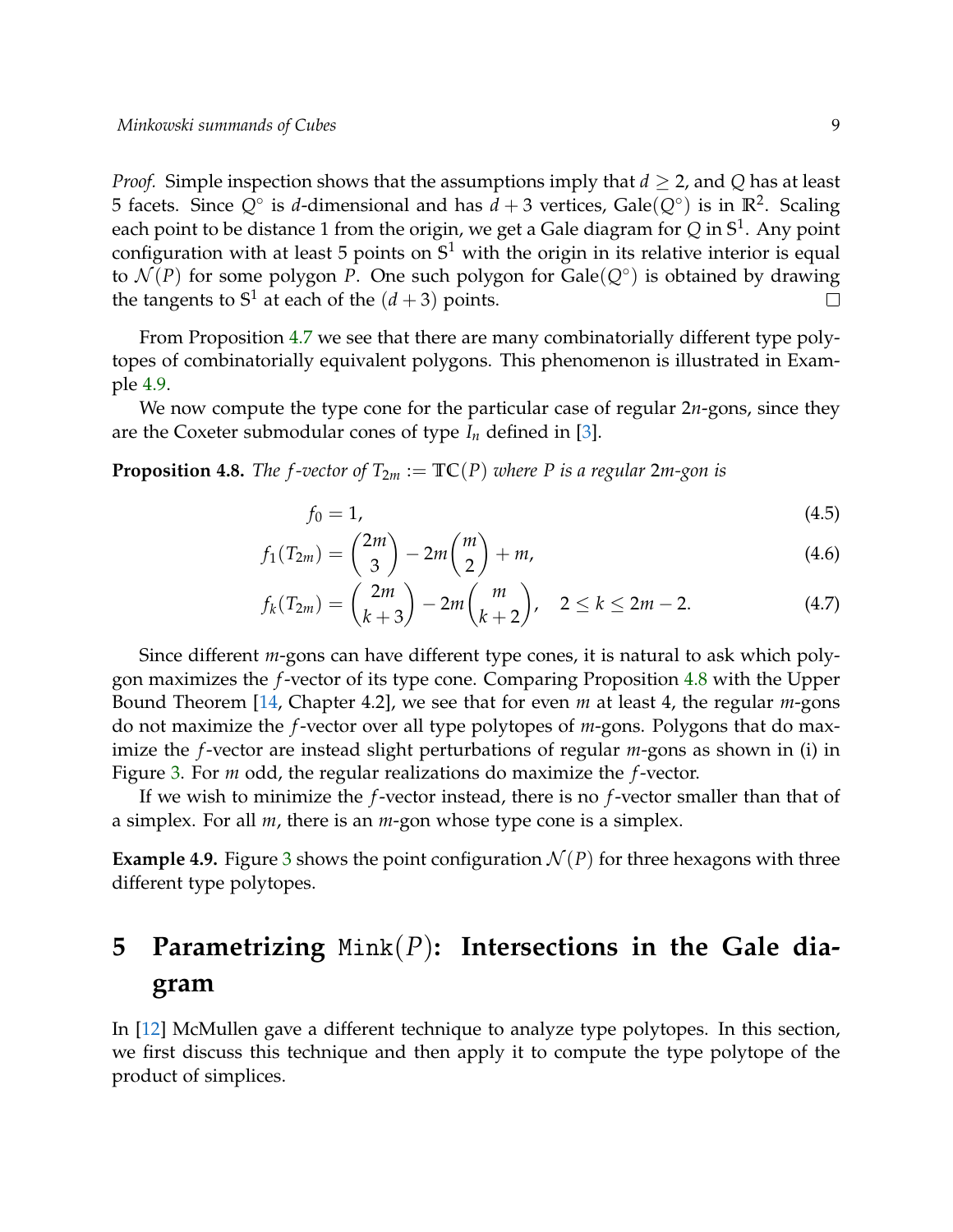<span id="page-9-0"></span>

**Figure 3:** Three hexagons with combinatorially different type polytopes with their *f*-vectors.

**Theorem 5.1** (McMullen [\[12\]](#page-11-8)). Let P be a polytope,  $A = \{a_1, \ldots, a_m\}$  be the vertex set of its  $p$ <sup>o</sup>, and  $\text{Gale}(A) = \{b_1, \ldots, b_m\}$  *be a Gale transform for A. Then* 

$$
\mathrm{TP}(P) \cong \bigcap_{S} \mathrm{Conv}\{b_i : b_i \in S\},\
$$

*where the intersection is over all cofacets S of* A*.*

Theorem [5.1](#page-8-2) follows from the results of [\[12\]](#page-11-8), see in particular his comments on Page 88 at the end of Section 2.

### **5.1 Application: products of simplices**

Using this theorem of McMullen, we are able to compute the type cone of the product of arbitrary simplices. We start with a lemma describing the cofacets.

**Lemma 5.2.** Let P a product of  $k + 1$  simplices, then the cofacets of  $P^\circ$  are of size  $k + 1$ , and the *vertices of P*◦ *can be colored with k* + 1 *colors such that every cofacet contains a vertex of each color.*

Taking the Gale dual of this motivates the definition of a rainbow configuration, defined by example in the following illustration.

**Example 5.3.** Figure [4](#page-10-7) shows an example of a rainbow configuration in  $\mathbb{R}^2$ .

<span id="page-9-1"></span>**Proposition 5.4.** Let  $P \subset \mathbb{R}^d$  be combinatorially isomorphic to a product of  $k+1$  simplices. *Then every Gale transform G of*  $P^{\circ}$  *is a rainbow configuration in*  $\mathbb{R}^{k}$ *.* 

In Figure [4,](#page-10-7) the intersection of all the rainbow triangles is again a triangle. We make this explicit in general.

<span id="page-9-2"></span>**Theorem 5.5.** *Let T be the intersection of all rainbow simplices of some rainbow configuration*  $\mathcal{R}(\boldsymbol{d})$  in  $\mathbb{R}^k$ . Then T is a simplex.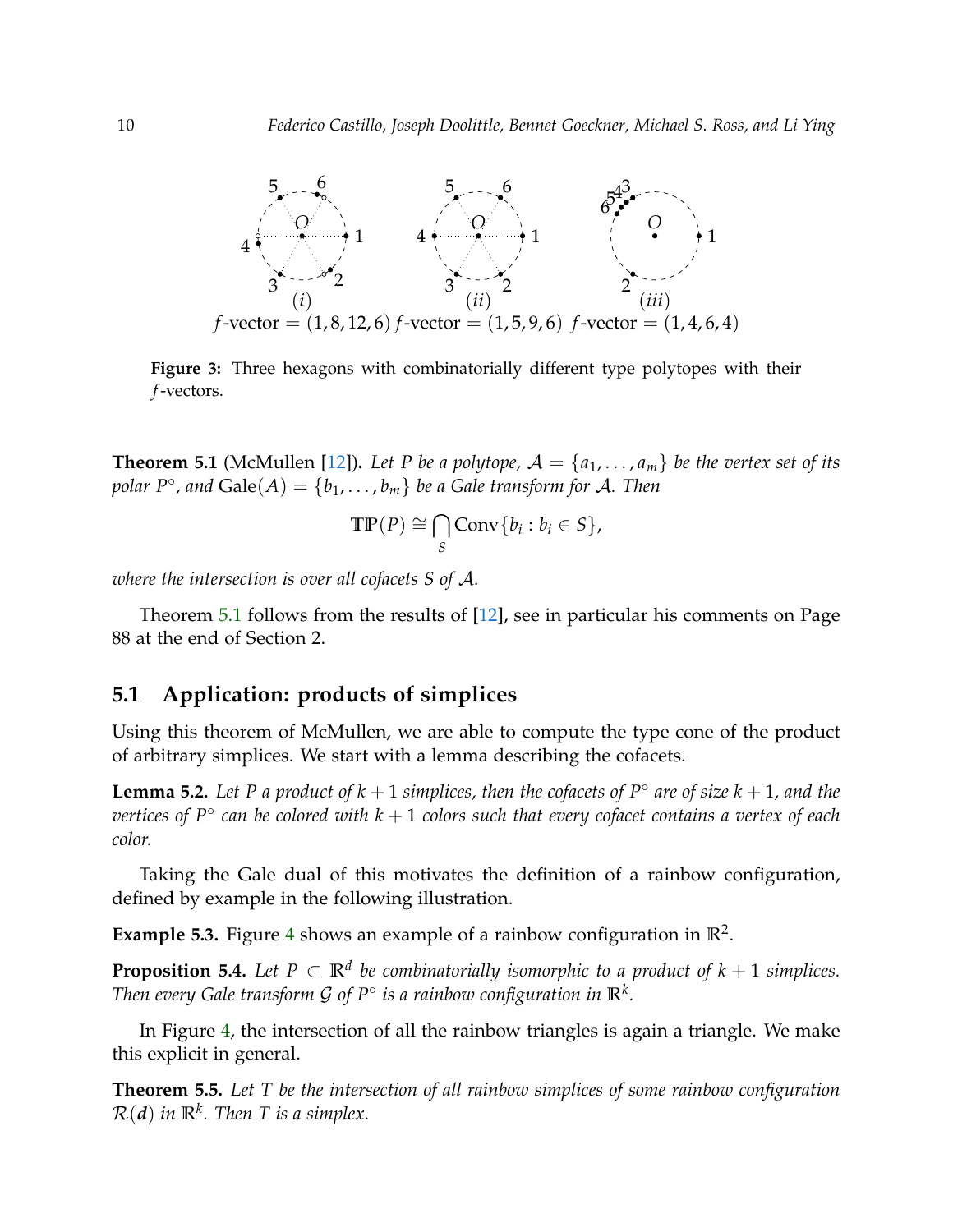

<span id="page-10-7"></span>**Figure 4:** A rainbow configuration in the plane with three colors.

We preface our final theorem with a comment on  $\mathbb{TP}(P)$  for *P* a *d*-cube. In the parameterization of **TP**(*P*) by 1-Minkowski weights using Equation [\(4.2\)](#page-6-1), **TP**(*P*) is embedded in  $\mathbb{R}^{d2^{d-1}}$  given by exponentially many inequalities. It turns out that it has only  $d+1$ facets.

<span id="page-10-6"></span>**Theorem 5.6.** For any P combinatorially isomorphic to a product of  $k + 1$  simplices,  $\mathbb{TP}(P)$  is *a simplex of dimension k. In particular, the type cone of any combinatorial cube is simplicial of the same dimension.*

*Proof.* Theorem [5.1](#page-8-2) and Proposition [5.4](#page-9-1) together show that **TP**(*P*) is the intersection of all rainbow simplices in a rainbow configuration, and Theorem [5.5](#page-9-2) shows this intersection is a simplex.  $\Box$ 

## **References**

- <span id="page-10-3"></span>[1] K. Adiprasito, D. Kalmanovich, and E. Nevo. "On the realization space of the cube". 2019. [arXiv:1912.09554.](https://arxiv.org/abs/1912.09554)
- <span id="page-10-5"></span>[2] D. Albertin, V. Pilaud, and J. Ritter. "Removahedral congruences versus permutree congruences". 2020. [arXiv:2006.00264.](https://arxiv.org/abs/2006.00264)
- <span id="page-10-0"></span>[3] F. Ardila, F. Castillo, C. Eur, and A. Postnikov. "Coxeter submodular functions and deformations of Coxeter permutahedra". Adv. Math. 365 (2020), p. 107039. DOI.
- <span id="page-10-4"></span>[4] N. Arkani-Hamed, Y. Bai, S. He, and G. Yan. "Scattering forms and the positive geometry of kinematics, color and the worldsheet". *J. High Energy Phys.* 5 (2018), 096, front matter+75. DOI.
- <span id="page-10-1"></span>[5] F. Castillo and F. Liu. "Deformation Cones of Nested Braid Fans". *Int. Math. Res. Not. IMRN* (June 2020). rnaa090. pol.
- <span id="page-10-2"></span>[6] F. Chapoton, S. Fomin, and A. Zelevinsky. "Polytopal realizations of generalized associahedra". Vol. 45. 4. Dedicated to Robert V. Moody. 2002, pp. 537-566. DOI.